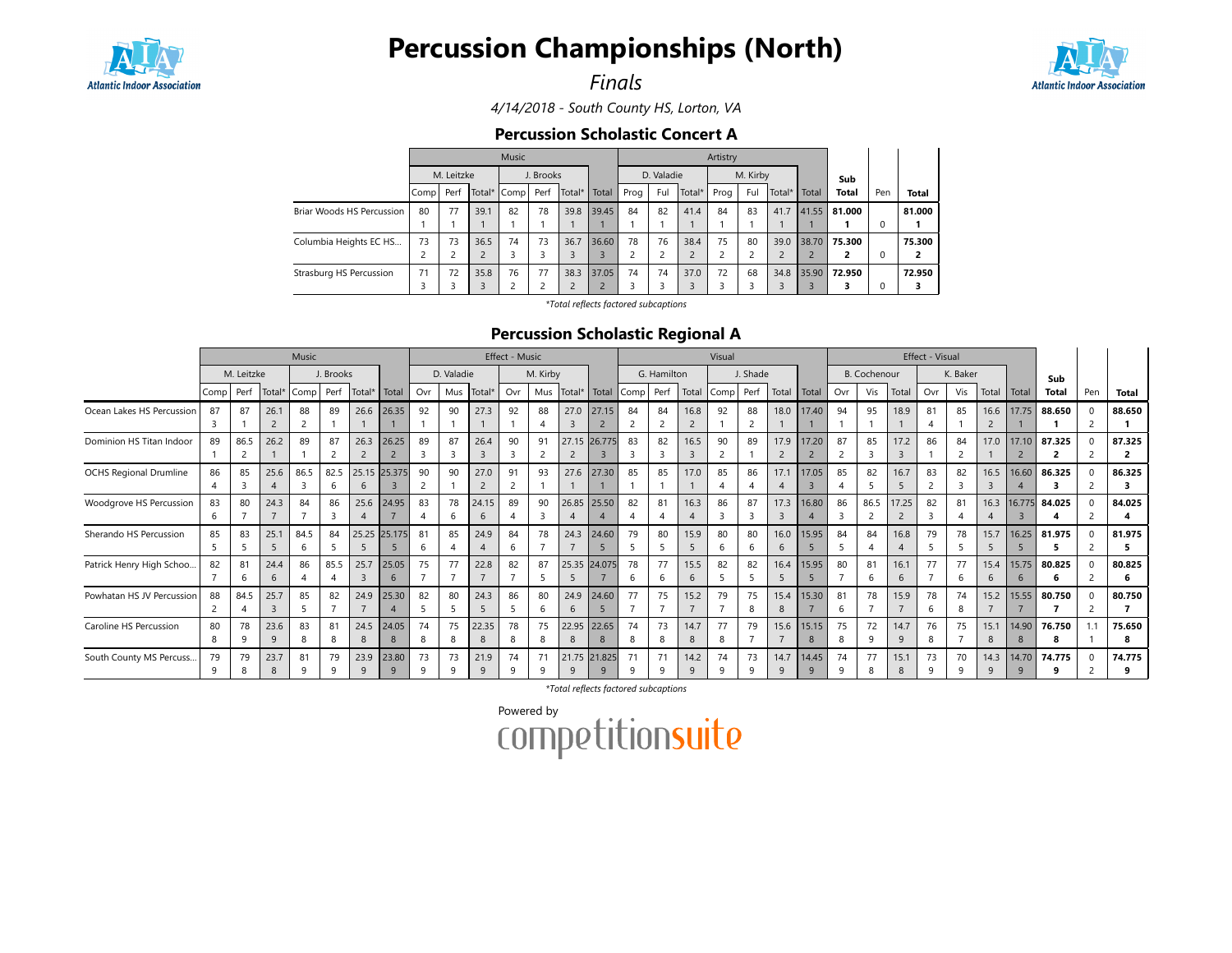

# Percussion Championships (North)



Finals

4/14/2018 - South County HS, Lorton, VA

#### Percussion Scholastic A

|                                 | Music          |            |                 |      |                |                 |       |     |            |                | Effect - Music |          |                |                 |              |                |                 | Visual |          |                 |                |                |                     | Effect - Visual             |                 |              |                 |                 |              |      |                |
|---------------------------------|----------------|------------|-----------------|------|----------------|-----------------|-------|-----|------------|----------------|----------------|----------|----------------|-----------------|--------------|----------------|-----------------|--------|----------|-----------------|----------------|----------------|---------------------|-----------------------------|-----------------|--------------|-----------------|-----------------|--------------|------|----------------|
|                                 |                | M. Leitzke |                 |      | J. Brooks      |                 |       |     | D. Valadie |                |                | M. Kirby |                |                 |              | G. Hamilton    |                 |        | J. Shade |                 |                |                | <b>B.</b> Cochenour |                             |                 | K. Baker     |                 |                 | Sub          |      |                |
|                                 | Comp           | Perf       | Total*          | Comp | Perf           | Total*          | Total | Ovr | Mus        | Total*         | Ovr            | Mus      | Total* Total   |                 | Comp Perf    |                | Total           | Comp   | Perf     | Total           | Total          | Ovr            | Vis                 | Total                       | Ovr             | Vis          | Total           | Total           | <b>Total</b> | Pen  | <b>Total</b>   |
| Thomas Jefferson HS Perc        | 92             | 89         | 27.0            | 93   | 89             | 27.1            | 27.05 | 90  | 92         | 27.3           | 88             | 89       |                | 26.55 26.925    | 87           | 85             | 17.2            | 87     | 90       | 17.7            | 17.45          | 87             | 88                  | 17.5                        | 87              | 88           | 17.5            | 17.50           | 88.925       |      | 88.925         |
|                                 |                |            |                 |      |                |                 |       |     |            |                | $\overline{3}$ |          | $\overline{3}$ |                 |              | 3              | $\overline{3}$  | 3      |          | $\overline{2}$  | $\overline{3}$ | 3              | $\overline{2}$      | $\overline{3}$              |                 |              | $\overline{c}$  |                 |              | 3    |                |
| <b>Brookville HS Percussion</b> | 90             | 88         | 26.6            | 90   | 88             | 26.6            | 26.60 | 88  | 87         | 26.25          | 93             | 87       | 27.0           | 26.625          | 88           | 86             | 17.4            | 89     | 89       | 17.8            | 17.60          | 88             | 89                  | 17.7                        | 90              | 87           | 17.7            | 17.70           | 88.525       |      | 88.525         |
|                                 |                |            |                 |      | $\overline{2}$ |                 |       |     | 2          | $\overline{2}$ |                | 3        |                |                 |              | $\overline{c}$ |                 |        |          |                 |                | $\overline{c}$ |                     |                             |                 |              |                 |                 | 2            |      | $\overline{2}$ |
| Courtland HS Percussion         | 87             | 85         | 25.7            | 88   | 87             | 26.2            | 25.95 | 87  | 86         | 25.95          | 91             | 88       |                | 26.85 26.40     | 89           | 88             | 17.7            | 86     | 88       | 17.4            | 17.55          | 89             | 87                  | 17.6                        | 86              | 85           | 17.1            | 17.35           | 87.250       |      | 87.250         |
|                                 |                |            |                 |      | 3              | $\overline{3}$  |       | 3   | 3          | $\overline{3}$ | 2              |          | $\overline{2}$ |                 |              |                |                 |        | 3        |                 | $\overline{2}$ |                | $\overline{3}$      | $\overline{2}$              | 3               |              | $\overline{3}$  |                 |              |      | 3              |
| Woodbridge Senior HS P          | 86             | 86         | 25.8            | 84   | 82.5           | 24.9            | 25.35 | 85  | 85         | 25.5           | 86             | 84       | 25.5           | 25.50           | 86           | 84             | 17.0            | 88     | 87       | 17.5            | 17.25          | 84             | 86                  | 17.0                        | 83              | 83           | 16.6            | 16.80           | 84.900       |      | 84.900         |
|                                 |                |            |                 |      |                | 6               |       | 4   |            | $\overline{A}$ | $\overline{A}$ |          |                |                 |              |                |                 | 2      | 4        | $\overline{3}$  |                | 5              |                     | $\boldsymbol{\vartriangle}$ |                 |              | $\overline{4}$  |                 |              |      |                |
| Fairfax High School Percu.      | 88             | 87         | 26.2            | 87   | 86             | 25.9            | 26.05 | 81  | 83.5       | 24.675         | 78             | 79       |                | 23.55 24.113    | 82           | 81             | 16.3            | 85     | 85       | 17.0            | 16.65          | 83             | 83                  | 16.6                        | 81              | 84           | 16.5            | 16.55           | 83.363       |      | 83.263         |
|                                 |                |            |                 |      |                |                 |       | 6   |            | 6              | q              |          |                |                 | 6            | 6              |                 |        |          | 5               | 5              | 6              |                     | 6                           | h               |              | 5               |                 |              |      | 5.             |
| Massaponax HS Percussion        | 79             | 78         | 23.5            | 82   | 83             | 24.8            | 24.15 | 82  | 83         | 24.75          | 82             | 81       |                | 24.45 24.60     | 80           | 80             | 16.0            | 83     | 82       | 16.5            | 16.25          | 85             | 84                  | 16.9                        | 80              | 82           | 16.2            | 16.55           | 81.550       |      | 81.550         |
|                                 | 8              |            |                 |      | 6              |                 |       |     | 6          | -5             | 6              |          | 6              |                 |              |                |                 |        | 8        | 8               |                |                |                     | 5                           |                 | 6            | 6               | 5               | 6            | 3    | 6              |
| <b>Tuscarora HS Percussion</b>  | 80             | 77         | 23.4            | 83   | 84             | 25.1            | 24.25 | 76  | 82         | 23.7           | 79             | 83       | 24.3           | 24.00           | 83           | 82             | 16.5            | 82     | 84       | 16.6            | 16.55          | 77             | 73                  | 15.0                        | 82              | 78           | 16.0            | 15.50           | 80.300       |      | 80.300         |
|                                 | $\overline{7}$ | 8          | 8               | 6    | 5              | 5               | 6     | 9   |            |                | 8              | 6        |                | 8               |              | 5              | -5              | 8      | 6        | $\overline{7}$  | 6              | 9              | 9                   | 9                           |                 | 8            |                 | 9               |              | 3    | 7              |
| Broad Run HS Percussion         | 82             | 79         | 24.0            | 78   | 80             | 23.8            | 23.90 | 80  | 77         | 23.55          | 83             | 86       | 25.35          | 24.45           | 78           | 75             | 15.3            | 84     | 83       | 16.7            | 16.00          | 79             | 76                  | 15.5                        | 78              | 79           | 15.7            | 15.60           | 79.950       |      | 79.950         |
|                                 |                | h          | 6               |      | -8             | 8               | 8     |     | 9          | 8              | 5              |          |                | $\mathbf{b}$    | 8            | -8             | 8               | 6      |          | 6               | 8              | 8              | $\mathbf{R}$        | 8                           | 8               |              | 8               | $\mathsf{R}$    | я            |      | 8              |
| Atlee HS Percussion             | 78             | 76         | 23.0            | 79   | 78             | 23.5            | 23.25 | 77  | 79         | 23.4           | 80             | 78       | 23.7           | 23.55           | 76           | 74             | 15.0            | 79     | 81       | 16.0            | 15.50          | 80             | 80                  | 16.0                        | 76              | 77           | 15.3            | 15.65           | 77.950       |      | 77.950         |
|                                 | 9              | 9          | 9               | 8    | 9              | 9               | 9     | 8   | 8          | 9              | $\overline{7}$ | 9        | 8              | 9               | <sup>9</sup> | 9              | 9               | 9      | 9        | 9               | 9              |                | $\overline{7}$      |                             | q               | <sup>9</sup> | 9               |                 | 9            |      | 9              |
| Midlothian HS Percussion        | 76             | 74         | 22.4            | 76   | 75             | 22.6            | 22.50 | 75  | 73         | 22.2           | 77             | 76       |                | 22.95 22.575    | 73           | 73             | 14.6            | 77     | 77       | 15.4            | 15.00          | 75             | 71                  | 14.6                        | 75              | 73           | 14.8            | 14.70           | 74.775       | 2.45 | 72.325         |
|                                 | 10             | 10         | 10 <sup>°</sup> |      | 10             | 10 <sup>°</sup> | 10    |     | 10         | 10             | 10             | 10       | 10             | 10 <sup>°</sup> | 10           | 10             | 10 <sup>°</sup> | 10     |          | 10 <sup>°</sup> | 10             | 10             | 10                  | 10                          | 10 <sup>1</sup> |              | 10 <sup>°</sup> | 10 <sup>°</sup> | 10           |      | 10             |

\*Total reflects factored subcaptions

### Percussion Scholastic Open

|                          |      |            |                | Music |           |                               |       |     |            |            | Effect - Music |          |              |        |      |             |            | Visual |          |               |             |     |                     |       | Effect - Visual |          |       |       |              |     |              |
|--------------------------|------|------------|----------------|-------|-----------|-------------------------------|-------|-----|------------|------------|----------------|----------|--------------|--------|------|-------------|------------|--------|----------|---------------|-------------|-----|---------------------|-------|-----------------|----------|-------|-------|--------------|-----|--------------|
|                          |      | M. Leitzke |                |       | J. Brooks |                               |       |     | D. Valadie |            |                | M. Kirby |              |        |      | G. Hamilton |            |        | J. Shade |               |             |     | <b>B.</b> Cochenour |       |                 | K. Baker |       |       | Sub          |     |              |
|                          | Comp | Perf       |                |       |           | Total* Comp Perf Total* Total |       | Ovr |            | Mus Total* | Ovr            | Mus      | Total*       | Total  | Comp | Perf        | Total Comp |        | Perf     | Total   Total |             | Ovr | Vis                 | Total | Ovr             | Vis      | Total | Total | <b>Total</b> | Pen | <b>Total</b> |
| South County HS Percussi | 89   | 87         | 26.3           | 91    | 87.5      | 26.6                          | 26.45 | 87  | 89         | 26.4       | 89             | 88       | 26.55 26.475 |        | 89   | 88          | 17.7       | 87     | 89       | 17.6          | 17.65       | 92  | 91                  | 18.3  | 89              | 91       | 18.0  | 18.15 | 88.725       |     | 88.725       |
|                          |      |            |                |       |           |                               |       |     |            |            |                |          |              |        |      |             |            |        |          |               |             |     |                     |       |                 |          |       |       |              |     |              |
| Orange County HS Percus  | 87   | 86         | 25.9           | 89    | 88        | 26.5                          | 26.20 | 89  | 88         | 26.55      | 86             | 87       | 25.95 26.25  |        | 87   | 84.5        | 17.15      | 86     | 87       |               | 17.3 17.225 | 88  | 90                  | 17.8  | 90              | 89       | 17.9  |       | 17.85 87.525 |     | 87.525       |
|                          |      |            |                |       |           |                               |       |     |            |            |                |          |              |        |      |             |            |        |          |               |             |     |                     |       |                 |          |       |       |              |     |              |
| Chantilly HS Percussion  | 86   | 84         | 25.4           | 87    | 85        | 25.7                          | 25.55 | 88  | 86         | 26.1       | 87             | 85       | 25.8         | 25.95  | 86   | 85          | 17.1       | 89     | 88       | 17.7          | 17.40       | 81  | 82                  | 16.3  | 86              | 85       | 17.1  | 16.70 | 85.600       | 0.1 | 85.500       |
|                          |      |            | $\overline{z}$ |       |           |                               |       |     |            |            |                |          |              |        |      |             |            |        |          |               |             |     |                     |       |                 |          |       |       |              |     |              |
| Freedom HS Percussion    | 83   | 83         | 24.9           | 84    | 86        | 25.6                          | 25.25 | 81  | 84         | 24.75      | 84             | 84       | 25.2         | 24.975 | - 84 | 83          | 16.7       | 84     | 83       | 16.7          | 16.70       | 84  | 85                  | 16.9  | 85              | 82       | 16.7  | 16.80 | 83.725       | 0.3 | 83.425       |
|                          |      |            |                |       |           |                               |       |     |            |            |                |          |              |        |      |             |            |        |          |               |             |     |                     |       |                 |          |       |       |              |     |              |
| Powhatan HS Varsity Perc | 84   | 82         | 24.8           | 81    | 83        | 24.7                          | 24.75 | 83  | 83         | 24.9       | 81             | 82       | 24.45 24.675 |        | - 80 | 77          | 15.7       | 82     | 81       | 16.3          | 16.00       | 82  | 83                  | 16.5  | 82              | 81       | 16.3  |       | 16.40 81.825 |     | 81.825       |
|                          |      |            |                |       |           |                               |       |     |            |            |                |          |              |        |      |             |            |        |          |               |             |     |                     |       |                 |          |       |       |              |     |              |

\*Total reflects factored subcaptions